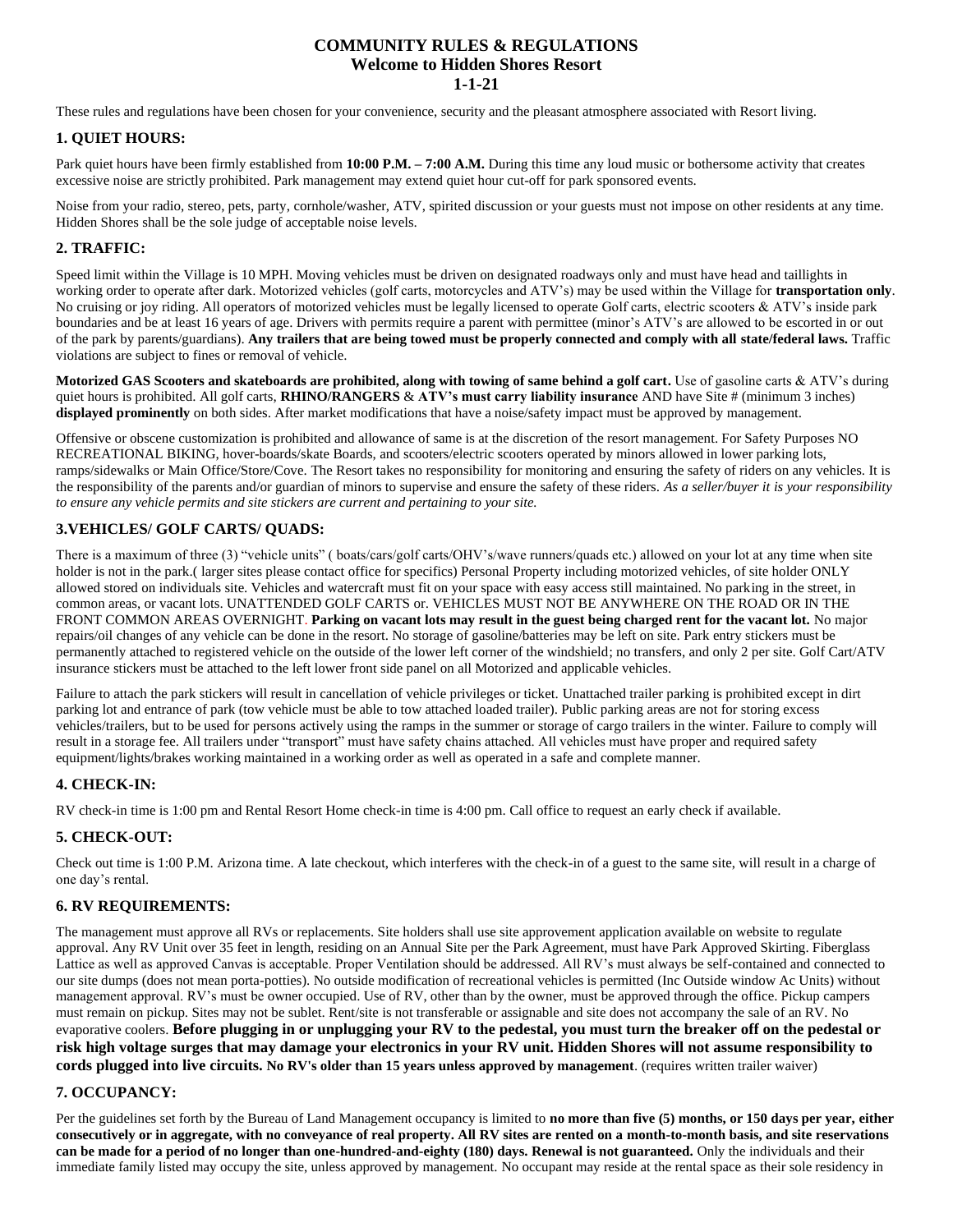the County of Yuma. Any activity, which signifies residency, such as working in town without permission, children in school, unauthorized mail delivery or year-round occupancy is a violation of the Rules & Regulations and will result in the termination of your stay.

## **8. Mail**

Hidden Shores is not a registered post office and is not responsible for lost/damaged mail or packages nor is notification of delivery required on our part. Packages shipped to Hidden Shores must be picked up within 7 days of delivery unless prior confirmed arrangements (in writing have been made with the office). Use of Hidden Shores' address is prohibited on any registration of site holders assets and cannot be used as a home address. Mailboxes are for the convenience of Hidden Shores Staff and available to "onsite" site holders (min 1 month stay) from November 1st thru March 31st.

## **9. RV SITES/ Vacation Homes:**

One (1) RV per site. Large boats and enclosed trailers may be required to park off assigned site. Excess items shall not be stored around or under the unit unless skirted. **The following is prohibited: tenting**, sleeping in cars or in truck vehicles, outside appliances, wood burning fires, RV's parked on vacation home sites other than for limited loading or unloading purposes. RV's, boats, trailers; etc must be offset from the street and rear of site at least five (5) feet and must be parked with access door on opposite side of pedestal. **Hot Tubs or Pools are prohibited in the Park without prior written permission**. (Children's 1 ft high wading pools excluded with someone on site to supervise at all times). Cargo/trailers are not permitted for on-site storage and must not remain on site longer than 72 hours. Subletting or renting your Site/Vacation Home/Storage/Dock is not permitted.

#### **10. Site Holders & VISITORS:**

Upon arrival all persons (including Site Holders & Visitors) on a site must be registered by name with the office and a fee paid if applicable. **All guests and their visitors MUST be pre registered before entry is allowed in park***. All incoming visitors arriving separately from you must be preregistered and have their name on the "Visitor List" at the main gate. Failure to do so will result in the visitor denied access to the park. Registered Site Holders can put their visitors on the list via our Visitor Registration Form link http://www.hiddenshores.com/visitor-form.htmlk . Names must be submitted 24 hours before arrival. Otherwise, you will be required to go to the office to register. Please remember you are responsible for your visitor's actions and behavior.* Site holder must be "in park" before Visitor is allowed access to park and site unless exception made by management. All approved contractors work hours are between 8:00am and 5:00 pm Monday thru Friday, unless extended by permission of main office.

Monthly sites (RV sites) are registered to two (2) persons only. All visitors must be registered in the office by the registered site holders. Any visitors occupying the RV site OR vacation home without the registered site holder present on site, **MUST** register at the main office and sign a copy of the resort policy, and is restricted to this "non accompaniment" of no more than four (4) times total per site in park per calendar year, no longer than 7 days per stay, and not to exceed thirty (30) days total in a calendar year. (No one under 21 years of age). Abuse of this policy may result in cancellation or the ability to re-lease you site on the anniversary of current lease. Site holders entertaining visitors at the resort(until 11PM) shall be responsible for their conduct while on premises and shall be responsible for any charges or damages incurred by the visitor or guest. All overnight visitors must be registered at the office. **All site visitors must abide by the code of conduct that all site holders abide by. Hidden Shores reserves the right to refuse and/or eject any and all site holders and visitors should they violate the Community Rules and Regulation for Hidden Shores. Continued abuse or violations of said policy may result in cancellation or non-renewal of your lease.**

## **11. CURFEW:**

We welcome families. Please remember that your children are not the responsibility of other site holders or management. Parents are fully liable and responsible for the acts and conduct of their children. The Park has an 10 PM curfew for anyone under 18 years of age. **After 10 PM,** anyone under 18 years of age must return to their sites or vacation homes, unless accompanied by their parents. **ALL SCOOTERS AND SKATEBOARDS may not be operated after SUNSET.** Working lights front & rear are to be firmly and properly attached to bikes (no flashlights are not considered head lights).

## **12. DAY USE/EVENTS: 7:00 AM UNTIL DUSK**

Designated day-use parking areas are provided. Day use/ daily Extra Vehicles (2 vehicles per daily site rental plus boat) charge \$15 per car. Do not park or utilize sites unless you are the registered site holder at the site. There is no day use during holiday weekends. All non-sponsored events held using Park facilities, must be approved in writing by management before the event occurs. Contact office for details. Day use charges are for non-site holders and visitors for boat launch, beach use, and non-sponsored events, and not for use of showers, laundry facilities, or main building facilities (pool) or overnight parking. Day Use Boat Launch Hours 7:00 AM until DUSK.

## **13. SITE RENTALS:**

All rates are based upon 1-2-person occupancy. Up to six (6) persons may occupy one site overnight/no rotations, but extra person charges will apply at the rate of \$10 per day per person. The rental of a lot does not include the privilege of using the space for commercial purposes or subleasing. No subletting of Vacation Homes or RVs.

## **14. SIGNS/FLAGS:**

No unauthorized signs or advertising including "For Sale" signs allowed inside park. Graffiti is prohibited. Profanity is prohibited on flags or signs. Flag poles and flag content (other than the American flag) must be approved through site improvement application. All American flags flown at night but must be illuminated.

## **15. SMOKING RESTRICTIONS:**

Hidden Shores endorses a clean, healthy environment. All public buildings are non-smoking.

## **16. ALCOHOL:**

No open containers will be allowed in vehicles/golf carts/ATVs. Convictions resulting from a DUI inside the park will result in suspension of your driving privileges (and possible eviction) for a minimum of 1 year. Excessive use of alcoholic beverages is prohibited. Drunk and disorderly behavior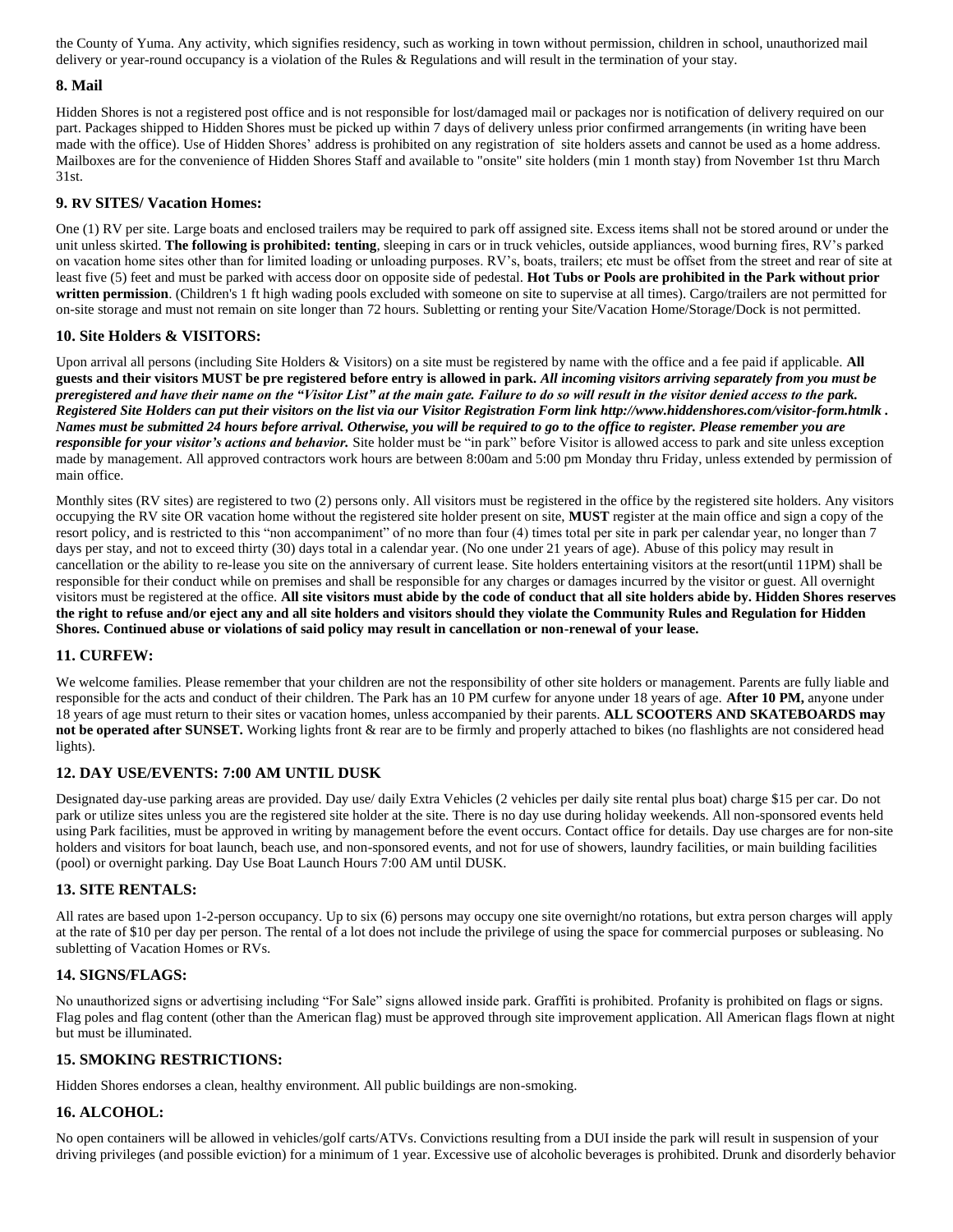will not be tolerated and will result in the contacting of local authorities and expulsion from the park. No Alcohol permitted in the Pool Areas after 6 PM.

## **Underage drinking may result in permanent expulsion.**

# **17. ACTIVITIES & DRONES:**

Park facilities and activities are for use of park guests only, unless specified otherwise by park management. Drones are not allowed to be flown inside the park boundaries.

# **18. SECURITY & EMERGENCIES:**

To ensure security within the resort, all visitors and site holders are required to have attached current vehicle sticker issued by Hidden Shores (see clause #3). No soliciting within the resort without management's approval. For fire, police or medical emergencies, **FIRST CALL 911**. If you have time notify 24/7 front gate: Dial (928) 539- 6710. Interfering with security personnel, security vehicles or failing to comply with their direction may result in expulsion from Hidden Shores or non renewal of lease.

# **19. GARBAGE:**

Please use plastic bags with ties to eliminate odors and insects. All garbage is to be taken from the park **OR** put in the trash compactor located in main parking lot (please no metal or large cardboard boxes). A larger dumpster is located at the gates of storage. **Garbage left onsite will incur a charge to your account.**

## **20. SEWER CONNECTIONS & EXCESS WATER USE:**

All sewer connections must be sealed per Yuma County health department regulations. Water Usage Restricted or Prohibited during Holidays or Holiday weekends. The use and withdrawal of water by any person for the following purposes is considered wasting park water in an emergency or low water situation and is hereby restricted or strictly prohibited: 1) watering sites/driveways/roads and other vegetation; 2) cleaning outdoor surfaces or buildings & vehicles/boats; 3) operating ornamental fountains/ unattended misting systems; 4) swimming and wading pools not employing a filter and recirculating system; and 5) escape of water through defective systems

## **21. EMERGENCY MESSAGES: DIAL 911 in the event of an "EMERGENCY"**

All emergency messages received between 8:00 AM and 5:00 PM will be delivered immediately. Afterhours emergencies should be called into (928) 539-6710 (front gate phone number).

# **22. CLOTHESLINES:**

Clotheslines are prohibited. Towels or bathing suits may be hung within your patio area only.

# **23. FIREARMS/FIREWORKS/TORCHES/FIRES:**

The resort has a zero tolerance for the brandishing, possession and/or discharging of any and all weapons or fireworks. Possession of Fireworks is illegal in Arizona. Discharge of weapons or fireworks will result in the contacting of local authorities and immediate eviction from Hidden Shores. Tiki Torches, Starter Logs or Wood burning campfires are prohibited. All other fires ( propane or charcoal) must be contained in approved fire pits/grills and on your site, not in the streets or curbs. Deep Fryers are not allowed on Home sites or Home site Areas. Written application approval must be obtained from main office to use Fryer's at "Last Best Place" only. Firewood is not to be stored on RV sites.

## **24. PETS:**

American Staffordshire Terriers, Staffordshire Bull Terriers, Pit Bull terriers, or Pit Bull family, Rottweiler's or any dog with aggressive behavior are prohibited from the resort property. All other conditions for keeping pets are set forth in the pet agreement, which if applicable, is attached, and signed, and made part of the resort policy. All dogs must be attached via leash, and under control at all times while in the Resort. Failure to clean up after your pet may result in a park fine or cancellation of your pet policy. No pets, other than "service animals" are allowed in any of the public buildings. Hidden Shores reserves the right to cancel or refuse the allowance of a pet at the resort that Hidden Shores deems to be aggressive or possess aggressive behavior towards people or other animals. Pets will be kept inside your unit after 10 p.m. No unattended pet will be tied outside the unit and left at any time. Pets should not be left unattended inside your unit in case of an electrical failure (AC)

# **25. DOCKS:**

The office assigns all docks. Docks are not transferrable or part of any site sale. Site holders only allowed to use dock at own risk. Golf carts and Jeeps only allowed in B, C, D, E, & R dock parking areas. Abuse of any policy will result in loss of dock. No houseboats allowed on beach or docks.

## **26. BEACH/RAMP & DOCK AREAS:**

Beach areas are open from 9am to 7pm. No overnight camping. Moorage for site holders only, currently on property. Swimming in designated areas only**, NO LIFEGUARD ON DUTY**. Launching is not permitted in beach areas. Golf cart access permitted on beaches (Carts and Jeeps only at dock area). Pets are not allowed on beach except for "Dog Beach". **No unattended canopy's reserving spots during the week**. Stake and sign ID required for reserving 12' daily beach spot. (Site & name req on sign/no advertisements) One spot per site, must be a park site holder and in the resort. No posting of Mooring signs or "roping off areas" along beach front unless boat is in the water on that specific day or before noon on Fridays. Unattached trailers not allowed in parking areas without office permission & sticker.

## **27. WATERWAYS:**

**All bodies of water including the river, streams and lake-like areas surrounding Hidden Shores are not owned, operated or controlled by Hidden Shores. As such, Hidden Shores takes no responsibility in the control, restrictions or administration of any policies and procedures relating to these water ways. Further, Hidden Shores takes no responsibility for ensuring the safety of any participants of water activities in these waterways, including but not limited to swimming, skiing, fishing, and boating. All renters, guests and invitees at Hidden Shores**